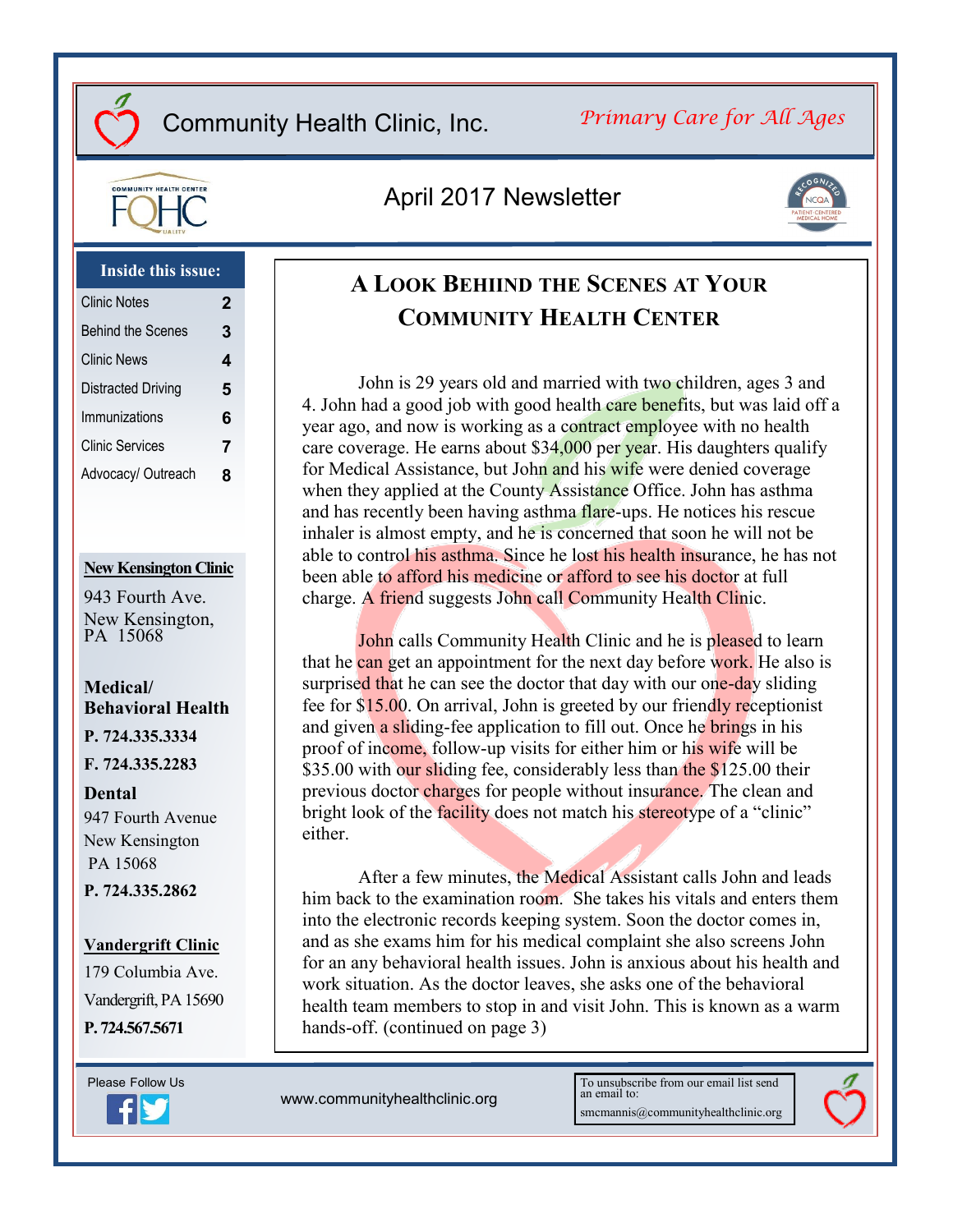# **CLINIC NOTES**

# **INTRODUCING OUR NEWEST COMMUNITY PARTNER-CORE**



 $\overline{\mathring{C}}$ 

CORE-the Center for Organ Recovery and Donation is Community Health Clinics newest community partner. CORE has formed a partnership with the Pennsylvania Association of Community Health Clinics of which we are a member. CORE will be participating in some of our outreach events such as New Kensington Better Block and our celebration of National Health Center Week in August.

## **PATIENT PORTAL**

All Community Health Clinic patients have access to the Patient Portal. Logging on to the portal allows them to:

- Send secure messages to their doctor
- Request prescription refills
- Request appointments
- Access their medical records

The portal is accessed at www.nextmed.com and requires a "token" available from CHC to first log-on.

## **FREE HEPATITIS C SCREENINGS NOW MONTHLY AT COMMUNITY HEALTH CLINIC.**



Due to the success of April's Hepatitis C Screening the Pennsylvania Department of Health has partnered with Community Health Clinic to hold monthly Hepatitis C

screenings. The screenings will be held **the third Tuesday of each month** from **10 AM - 2 PM** at our New Kensington Clinic. **The next screening will be on May 16th.** 

## **Risk Factors for Hepatitis C (HCV) include:**

- Current and previous injection drug use, including those who only injected one time
- Recipient of donated blood, blood products, and organs prior to 1992
- People who received blood products for clotting problems prior to 1987
- People who spent many years on dialysis
- People who received body piercings or tattoos with non-sterile instruments
- Individuals having sexual contact with a person with HCV.
- "Baby Boomers" persons born between 1945-1965

Results from the screening will be available in 20 minutes and those with positive results will receive referrals to confirmatory testing, counseling, and be connected to care programs. No appointment is necessary. There is no charge whatsoever for the screening.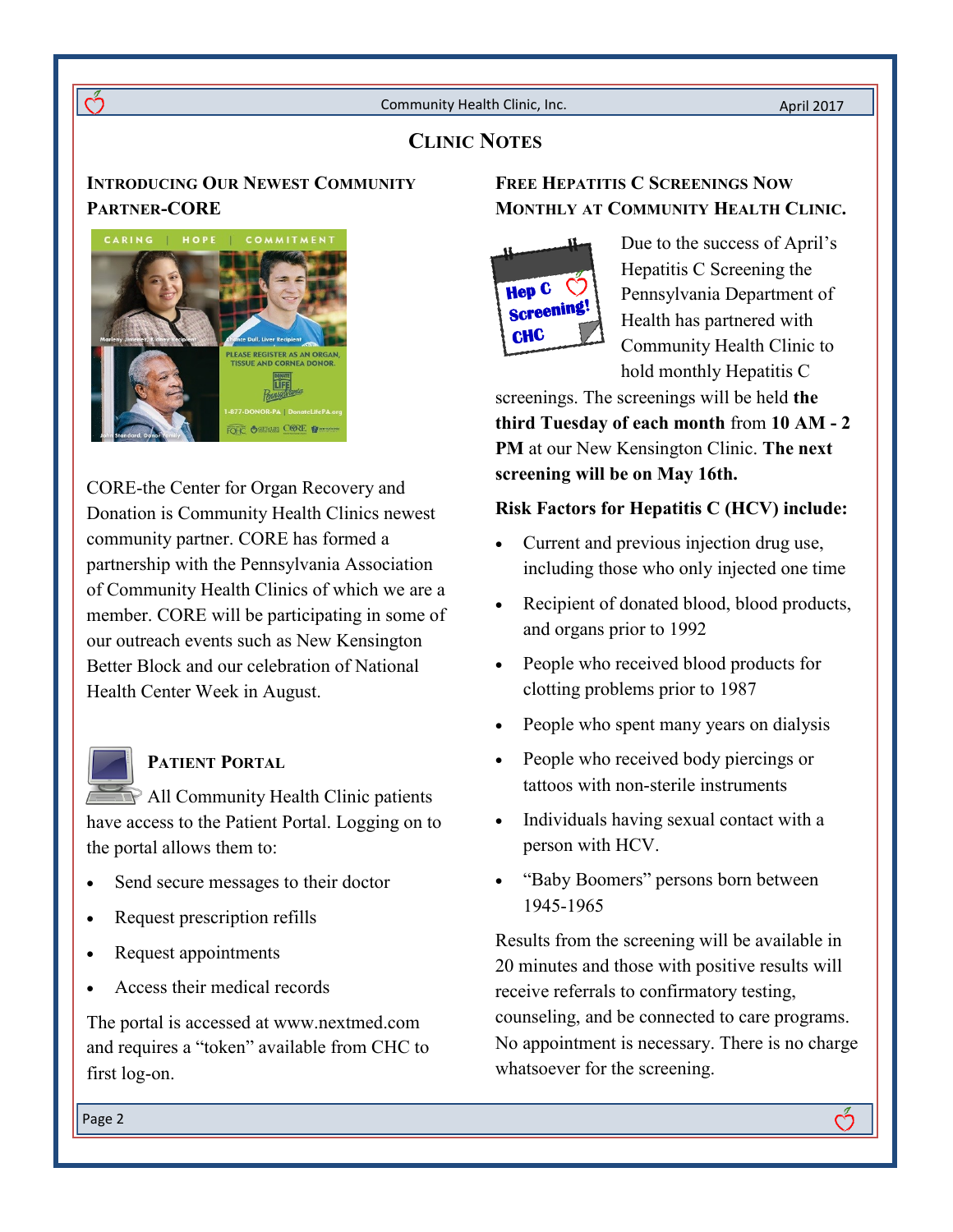#### **BEHIND THE SCENES** (cont. from page 1)

ကိ

The behavioral health provider introduces herself and talks with John about his anxiety. John decides that it may be wise to get some help dealing with the stress he is facing. He can see the behavioral health team for a \$7.00 copay. John likes the fact that he does not have to travel to another location or wait a long time for a behavioral health appointment and that he has already met his therapist. This also protects John's privacy, if any one sees him at the clinic they have no idea if he is accessing medical or behavioral health services. That helps John overcome some of the barriers he might have faced and to feel more comfortable in seeking help.

The MA returns and draws his blood. This means John will not have to take off work to go have a blood draw at another facility. John's bloodwork will also be on a discounted fee.

The doctor returns and discusses John's case with him. She writes a prescription for a new recue inhaler and sends John to see the nurse who will help him get the prescription through the 340B program which provides assistance in procuring medications for those without insurance. The doctor also suggests that John speak with the applications counselor to see if he would qualify for some type of health insurance coverage.

After John is finished in the exam room the MA brings him to see the application counselor. The counselor determines that John may qualify for MAWD –a little known type of Medical assistance, that is available to

certain working adults with long-term medical problems. The counselor helps John submit an application. He also explains all the services available to him at Community Health Clinic. John learns he can also receive dental care with the sliding fee as well.

A few weeks later, John is approved for Medical Assistance through the MAWD program. His doctor also had received the results of his bloodwork and ordered some additional tests. Community Health Clinic's nurse care manager works with John to help him schedule the tests around his work schedule.

*John's story, although fictitious, is illustrative of the services and benefits provided by Community Health Clinic and other community health centers. Patients are able to receive quality, comprehensive, coordinated medical care and services. Care that puts their needs first. They can access this care whether or not they have insurance, and many of the services are provided in one location.* 

**F**ees based on **ability to pay**



**Q**uality primary health care open to **all**

**H**ighly competent **health professional team**

**C**ommunity governed and **patient-centered** to ensure they are **responsive** to their patient population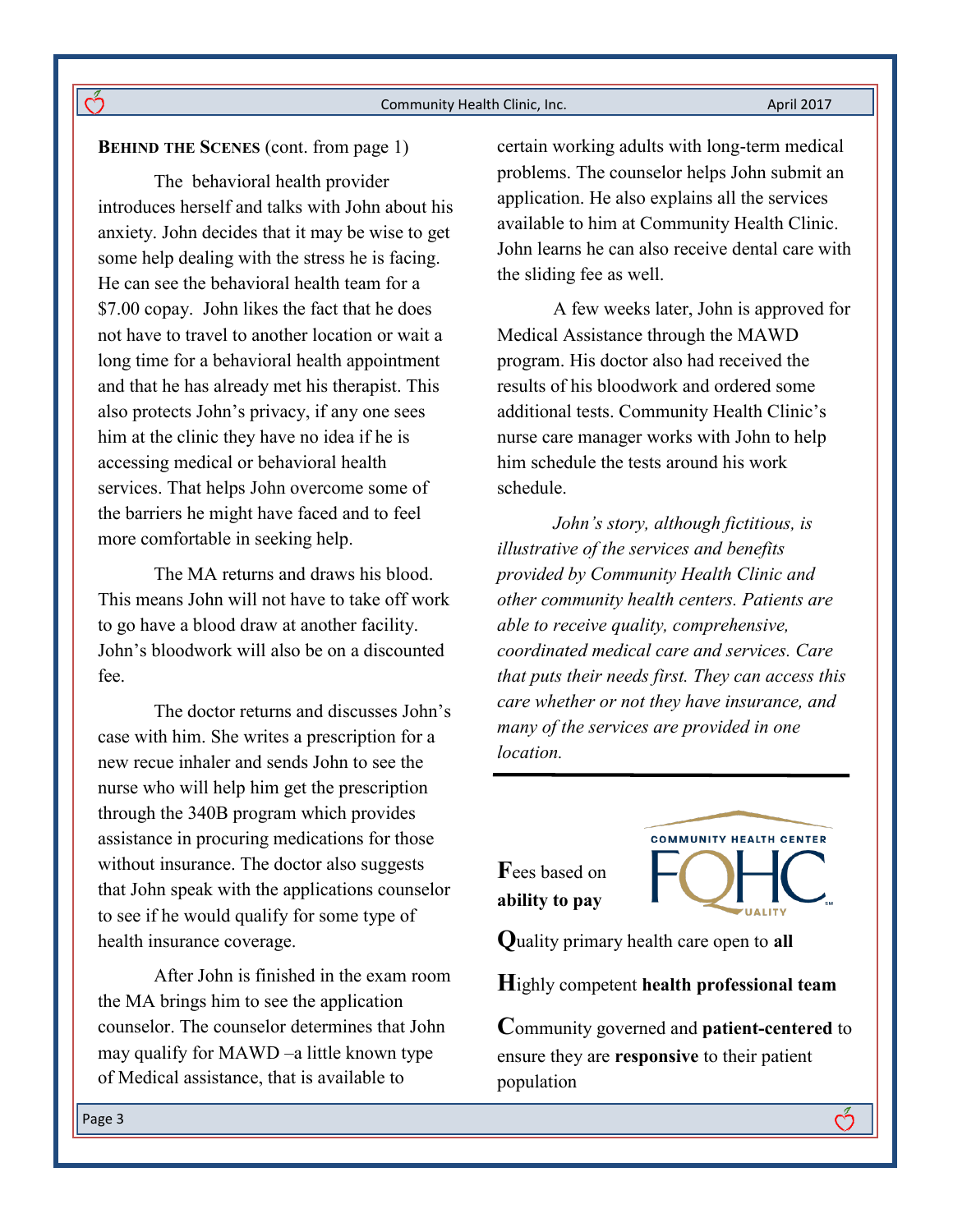## **COMMUNITY HEALTH CLINIC NEWS IN BREIF**

**VETERANS' BENEFIT CLINIC** Mark your calendars! The next Veteran's Benefit clinic will be

**Thursday, June 15th** at our **New Kensington Clinic-at 943 Fourth Avenue, New Kensington.** Jennifer Bogus, National Service Officer from the Military Order of the Purple Heart Pittsburgh Regional Office, will be on site to assist veterans, their spouses and dependents with claims for compensation, pension, survivors benefits, death benefits, accessing military records and discharge upgrades. The clinic runs from **10:00 AM to 2:00 PM.**



**IN-PERSON SNAP APPLICATION ASSISTANCE FOR WESTMORELAND COUNTY RESIDENTS**

CHC is partnering with the Westmoreland County Food Bank to provide in-person assistance to apply for SNAP (Food Stamps) benefits The next SNAP clinic will be **May 16th from 9 AM-4 PM** at our **New Kensington Clinic, 943 Fourth Ave., New Kensington.** 



### **COMMUNITY HEALTH CLINIC DENTAL SERVICES**

In addition to our regular dental services Community Health

Clinic offers dental laboratory services. These include:

- Complete Dentures-upper and lower
- Partial Dentures
- Flippers (temporary partial denture)
- Crowns
- Bridges

Page 4

Although these are not offered with our dental

#### **SLIDING FEE SCALE**

Community Health Clinic uses a slidingfee scale to make health care more



affordable for our uninsured and underinsured patients. The slide applies to patients with income up to 200% of the Federal Poverty Line. A doctor visit starts at \$15.00, a dental visit at 50% discount and behavioral health visit at \$5.00. **Please call 724.335.3334 to schedule an appointment**

## **COMMUNITY HEALTH CLINIC IS ON THE INTERNET**



Please visit us at:

**www. communityhealthclinic.org**

**www.facebook.com/communityhealth.org**

sliding fee, they are competitively priced. We do offer a payment program. Medical Assistance requires a benefit limit exemption.

Of course, we continue to offer our basic services such as:

- Exams
- Cleanings
- X-rays
- Fillings and extractions

We take almost all dental insurance, as well.

To schedule an appointment call 724.335.2862

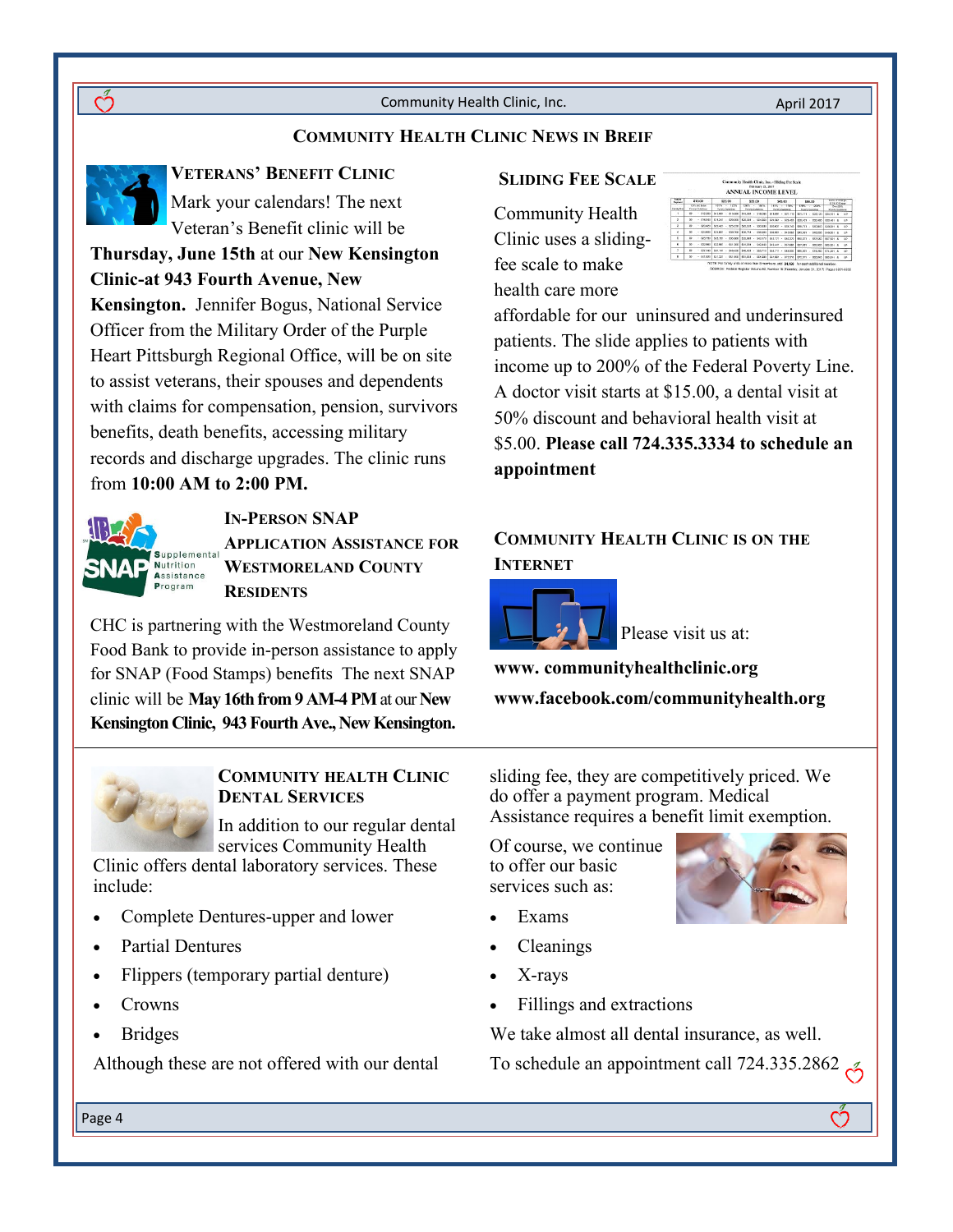**HEALTH TIPS**



ന്

## **DISTRACTED DRIVING AWARENESS MONTH**

April is Distracted Driving Awareness Month.

With ever increasing demands on our personal and professional time in today's busy society, learning to juggle multiple tasks at once is something we all face daily. As a result, a new traffic safety epidemic has emerged on America's roadways that demands immediate attention: distracted driving.

In 2013, 3,154 people were killed in crashes involving a distracted driver. One of the most alarming and widespread forms of distracted driving is cell phone usage. According to a study by the Virginia Tech Transportation Institute sending or receiving a text takes a driver's eyes off the road for an average of 4.6 seconds, the equivalent of driving blind at 55 mph for the length of an entire football field.

And a 2014 special article in the New England Journal of Medicine found tat the risk of a crash or near-crash among novice drivers increased with the performance of many secondary tasks, including texting and dialing cell phones.

Text messaging is of heightened concern because it combines three types of distraction– visual, manual and cognitive. In other words, texting involves talking your eyes off the road, your hands off the wheel, and your mind off the task of driving.

NHTSA's message is simple-"One Text or Call Could Wreck it All."

So the next time you are pressed for time, and it seems like multitasking in the car is the best decision, remember those 3,154 lives that were taken because someone decided they could do two things at once.

**A text or call is not worth your life, or anyone else's**. **ONE TEXT OR CALL COULD** 



Courtesy: National Highway Traffic Safety Administration

## **One Donor Can Save Eight Lives.**



One person can donate up to 8 lifesaving organs.

2 Lungs

Liver

Pancreas 2 Kidneys Intestines

April is National Organ Donor Awareness Month.

ကိ

Courtesy: Organdonor.gov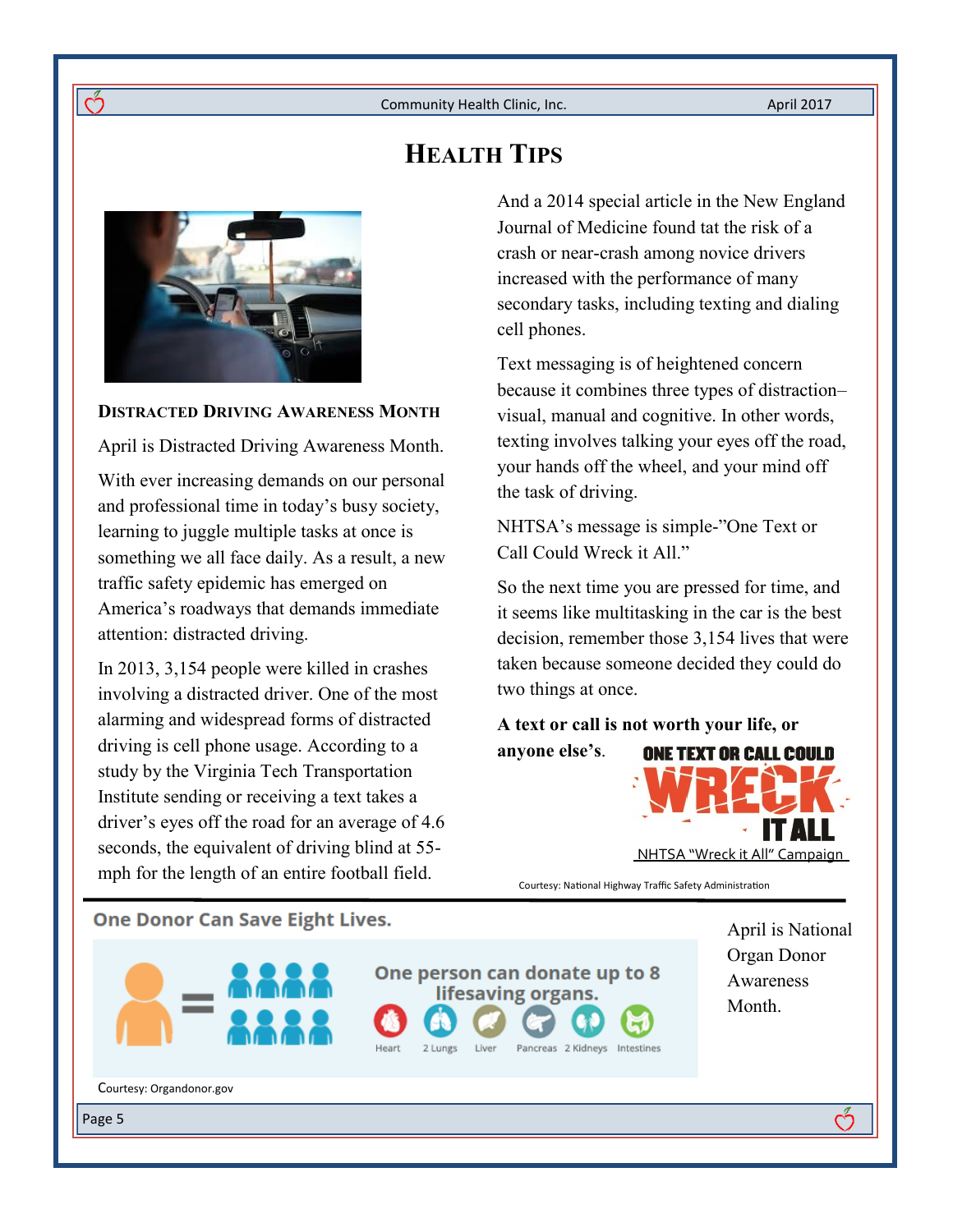# **HEALTH TIPS**

**FOUR IMPORTANT REASONS TO VACCINATE YOUR CHILD**



ကိ

**Immunizations can save your child's life.**  Because of advances in medical science, your child can be protected against more diseases than ever before. Some diseases that once injured or killed thousands of children are no longer common in the U.S.-primarily due to safe and effective vaccines. Polio is one example of the great impact that vaccines have had in the United States. Polio was once America's most feared disease, causing death and paralysis across the country, but thanks to vaccination the United States has been polio free since 1979.

### **Vaccination is very safe and effective.**

Vaccines are only given to children after careful review by scientists, doctors, and other healthcare professionals. Vaccine side effects are almost always mild such as redness or swelling at the site of the shot, but this is minimal compared to the pain, discomfort, and risk of injury and death from the diseases the vaccines prevent. Serious side effects following vaccination, such as severe allergic reaction, are very rare. The disease-prevention benefits of getting vaccinated are much greater than the possible side-effects for almost all children.

**Immunization protects others you care about.** Children in the U.S. still get vaccinepreventable diseases. In fact, we have seen resurgences of measles and whooping cough over the past few years. For example, in 2014, there were 667 cases of measles in 27 states, the greatest number of cases since measles was eliminated in 2000. Almost one in ten people who became sick with measles in one outbreak were babies too young to be vaccinated. While some babies may be too young to be vaccinated, others may not be able to receive certain vaccinations due to severe allergies or weakened immune systems. To help keep them safe, it is important that you and your children who are able to get vaccinated are fully immunized.

**Immunizations can save your family time and money.** A child with a vaccinepreventable disease can be denied attendance at school or daycare facilities. Some vaccinepreventable diseases can result in prolonged disabilities and can take a financial toll because of lost time at work, medical bills, or long-term disability care. In contrast, getting vaccinated against these diseases is a good investment and is usually covered by insurance. There are programs that provide vaccines at no cost to low-income families. **Community Health Clinic participates in the Vaccines for Children Program, it provides free vaccines for low-income children.** Call 724.335.3334 to schedule an appointment to have your children vaccinated.

Courtesy: CDC.gov Centers for Disease Control and Prevention

ෆ්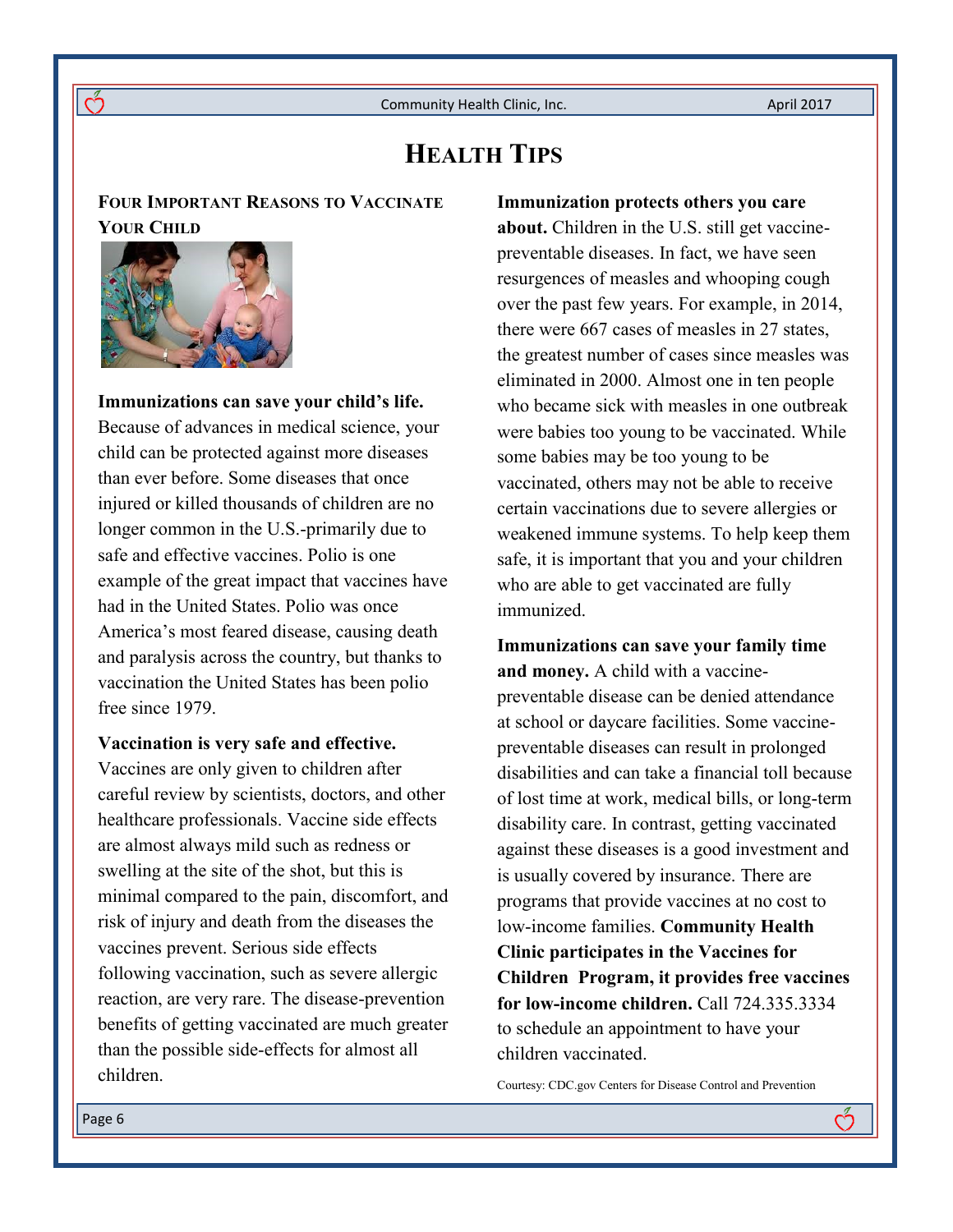April 2017

# COMMUNITY HEALTH CLINIC

# **CHC MEDICAL STAFF CHC SERVICES**

ကိ



Charmaine Batac, MD Medical Director



Ronald Proctor, DDS Dental Director



Adolfo Bagnarello, MD Vandergrift Clinic



Lynn Vermeulen, CRNP

Our Services Include:

- General Medical Services for Adult and Pediatric **Patients**
- General Dentistry
- CDL License Physicals
- Laboratory Testing
- Psychiatric Services
- Behavioral Health Services including counseling with a Licensed Clinical Social Worker and Case Management
- Medical Case Management
- High Blood Pressure, Cholesterol, Asthma, Diabetes, COPD services
- Immunizations
- STD Testing and Treatment
- Gynecological Services and Pap Testing
- Family Planning (Birth Control)
- Referral Services
- Diet and Nutrition Services
- Suboxone Treatment



Our pediatric room offers seating for the whole family, no need to worry about the siblings, they can be right with the parents during exams and treatment.

We take all insurances including Highmark and UPMC. Our physicians have admitting privileges at both Allegheny Health Network and UPMC facilities. We provide a sliding fee scale for those without insurance.



We have reserved a seat just for you! Call 724.335. 3334 (New Ken) or 724.567.5671 (Vandergrift) to schedule your appointment today!